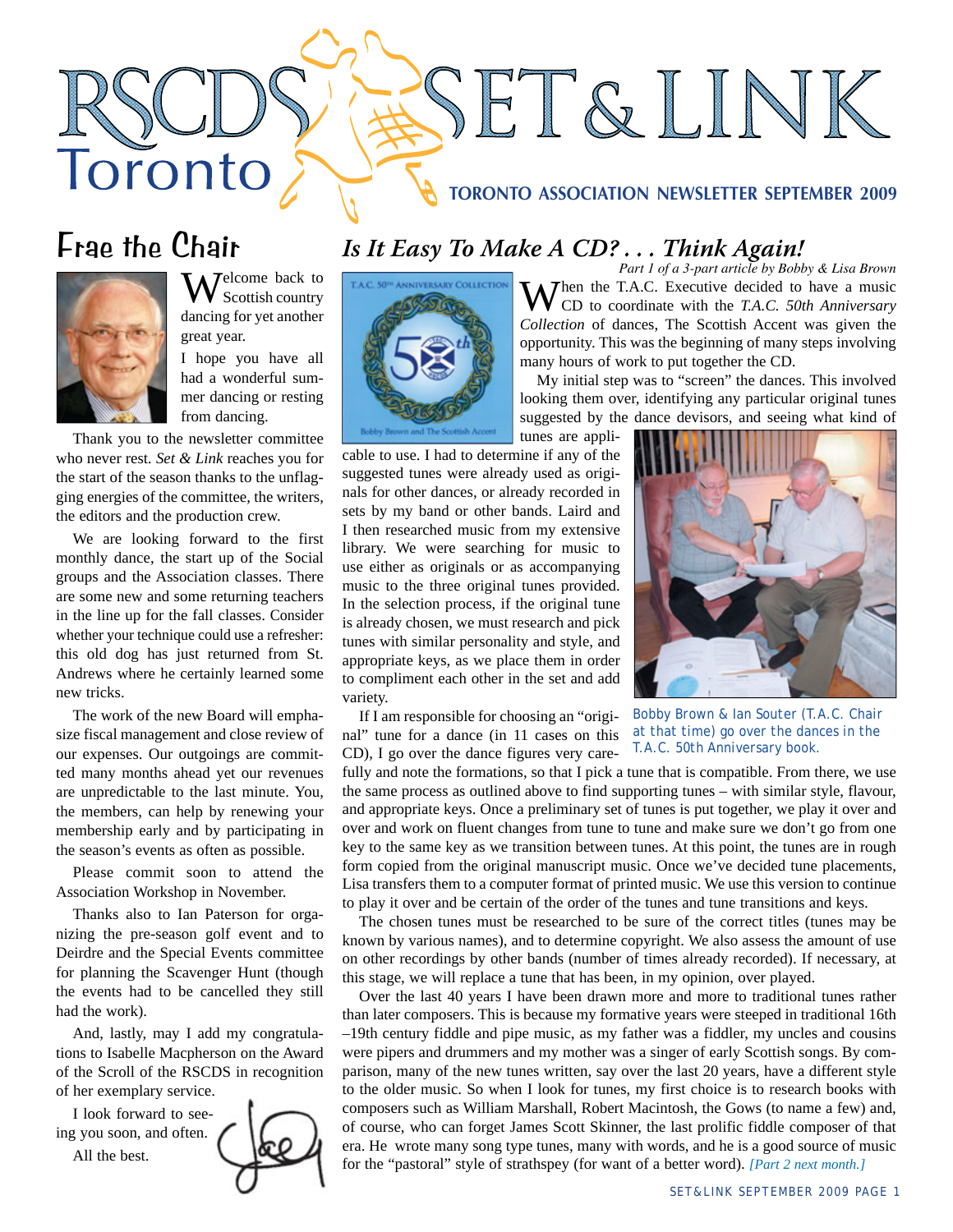# September/October Monthly Dance

| Date:                                                         | Saturday, 26 September 2009                        |  |                                          |            |
|---------------------------------------------------------------|----------------------------------------------------|--|------------------------------------------|------------|
| Time:                                                         | $8:00 - 10:30$ p.m.                                |  |                                          |            |
| Place:                                                        | <b>Crescent School, 2365 Bayview Avenue</b>        |  |                                          |            |
| Cost:                                                         | \$20 (non-members \$25); Children & Spectators \$5 |  |                                          |            |
| Music: .                                                      | Don Bartlett & The Scottish Heirs                  |  |                                          |            |
| Hosts:                                                        |                                                    |  | • Tayside • South Simcoe • St. Clement's |            |
| Kiss Under The Stairs                                         |                                                    |  | $8 \times 32J$                           | MMM2/18    |
| The Balquidder Strathspey                                     |                                                    |  | $8 \times 325$                           | 24/2       |
| The Round Reel of Eight $\tilde{I}$                           |                                                    |  | $1 \times 88$ R                          | 27/7       |
| The New Rigged Ship *                                         |                                                    |  | $8 \times 48$ J                          | 9/7        |
| Lady Auckland's Reel                                          |                                                    |  | $6 \times 325$                           | 18/2       |
| The Reel of the 51st Division <sup><math>\bar{r}</math></sup> |                                                    |  | $8 \times 32 R$                          | 13/10      |
| <i>Interval</i>                                               |                                                    |  |                                          |            |
| Mrs. Stewart's Jig                                            |                                                    |  | $8 \times 32J$                           | 35/1       |
| The Robertson Rant *                                          |                                                    |  | $1 \times 80$ S                          | 39/8       |
| Catch the Wind                                                |                                                    |  | $8 \times 32 R$                          | 45/5       |
| A Tribute to the Borders *                                    |                                                    |  | $8 \times 32J$                           | Leaflet/10 |
| Lord Elgin's Reel                                             |                                                    |  | $8 \times 325$                           | 26/5       |
| Maxwell's Rant                                                |                                                    |  | $8 \times 32 R$                          | 18/10      |
| <b><i>Fxtra</i></b>                                           |                                                    |  |                                          |            |
| The Happy Meeting                                             |                                                    |  | $8 \times 32$ J                          | 29/9       |
|                                                               | * Tartan Ball dances.                              |  | † Dances that will be briefed only.      |            |

### **Fall Association Classes**

Check out the details for the next round of dancing classes. There's something for every ability, beginner to advanced. Invite a friend and share the fun! All classes run for 10 weeks, from 7:30 - 9:30 p.m. Cost is \$80 (GST incl.). Cheques preferred, payable to RSCDS Toronto. Contact Sue Ann Bryce, 416 266 5423.

**Beginner Classes:** *for inexperienced dancers*

| St. Leonard's Anglican Church<br>25 Wanless Ave. (close to Lawrence Station)<br>Teacher: Wendy Loberg<br>Sept 21 - Nov 30th [no class Thanksgiving, Oct 20]                      |
|----------------------------------------------------------------------------------------------------------------------------------------------------------------------------------|
| Grace Presbyterian Church<br>447 Port Union Road, Scarborough<br>Teacher: Carole Skinner<br>Sept 21 - Nov 30th [no class Thanksgiving, Oct 20]                                   |
| Wednesdays: Swansea Town Hall<br>95 Lavinia (7-min walk from Runnymede Station)<br>Teacher: Ian Paterson<br>Sept. 23 - Nov 25                                                    |
| Eastminster United Church (lower level)<br>310 Danforth Ave. (close to Chester Station)<br>Teacher: Teresa Lockhart. Musician: Bobby Brown.<br>Sept 24 - Dec 3 [no class Nov 26] |
|                                                                                                                                                                                  |

**Level 2 Classes:** *for dancers wishing to improve knowledge of basic formations, continue step practice and expand their dance experience*

Thursdays : At Eastminster Church (upper level) Sept 24 - Dec 3 [no class Nov 26] Teacher: Vicky Zeltins

**Level 3 Classes:** *for experienced / advanced dancers*

Thursdays : At Swansea Town Hall Sept 24 - Dec 3; Teacher: Paul Maloney

# Special Events

## Ceilidh Dancing: Bring a Friend

**Fridays, Sept. 18, Oct. 16, Nov. 20 Saturday, Oct. 24 (Live music) 7:30 p.m. – 9:00 p.m.**

**Neilidh classes are back!** Last year they were popular with experienced dancers and newcomers alike especially folk already enrolled in SCD Beginner Classes because ceilidh lets them experience the joy of dancing with no worries about footwork or formations. Ceilidh leader this year is Keith Bark.

Ceilidh classes are an outreach initiative so Members are urged to bring friends who may be seized by the joy of dance and, we hope, will move on to enroll in Beginner Classes and become Members. *Please post the enclosed flyer in your neighbourhood and/or pass it to friends.*

At St. Leonard's Anglican Church, 25 Wanless Ave., two very short blocks north of Lawrence Station on the Yonge line. Cost at the door is \$8 for adults; \$2 for youth.

There will be a special Saturday Night Ceilidh October 24th, with wonderful live music by Fred Moyes.

**Info:** Deirdre MacCuish Bark 905-822-1707, barkd@rogers. com or Carole Bell carolewbell@sympatico.ca 416-221-1201

## Toronto Workshop: November 14

The Toronto Workshop is always a popular event. There will be three wonderful teachers. From 'over by' we have Angela Young, based in London. From 'away' we have Robin Lynch of Winnipeg. The 'local hero' is our own belovéd Jean Noble. Musicians are Bobby Brown, Laird Brown, and Don Bartlett. The November Monthly Dance falls on the same day and is included in your Workshop fee. Info: Valerie Fisher 416-497-4186.

### Cancellations:

The September 6th Tartan Scramble and the September 27th Scavenger Hunt in High Park are cancelled.

## Convenors **Sue Ann Bryce: Association Classes:**



Then I moved to Toronto from **V** Belleville six years ago, little did I realize how much I could indulge my new passion – Scottish Country Dancing. I was able to meet new people in a strange city and everyone was so welcoming.

I took Level 2 classes and joined several social groups. Scarborough was the first and then came Woodglen, Glenview and Hillcrest. I was dancing up a storm.

I have now accepted the position of

Branch Class Convenor so that I may say "thank you" to SCD for giving me such enjoyment and for making my relocation to Toronto so easy.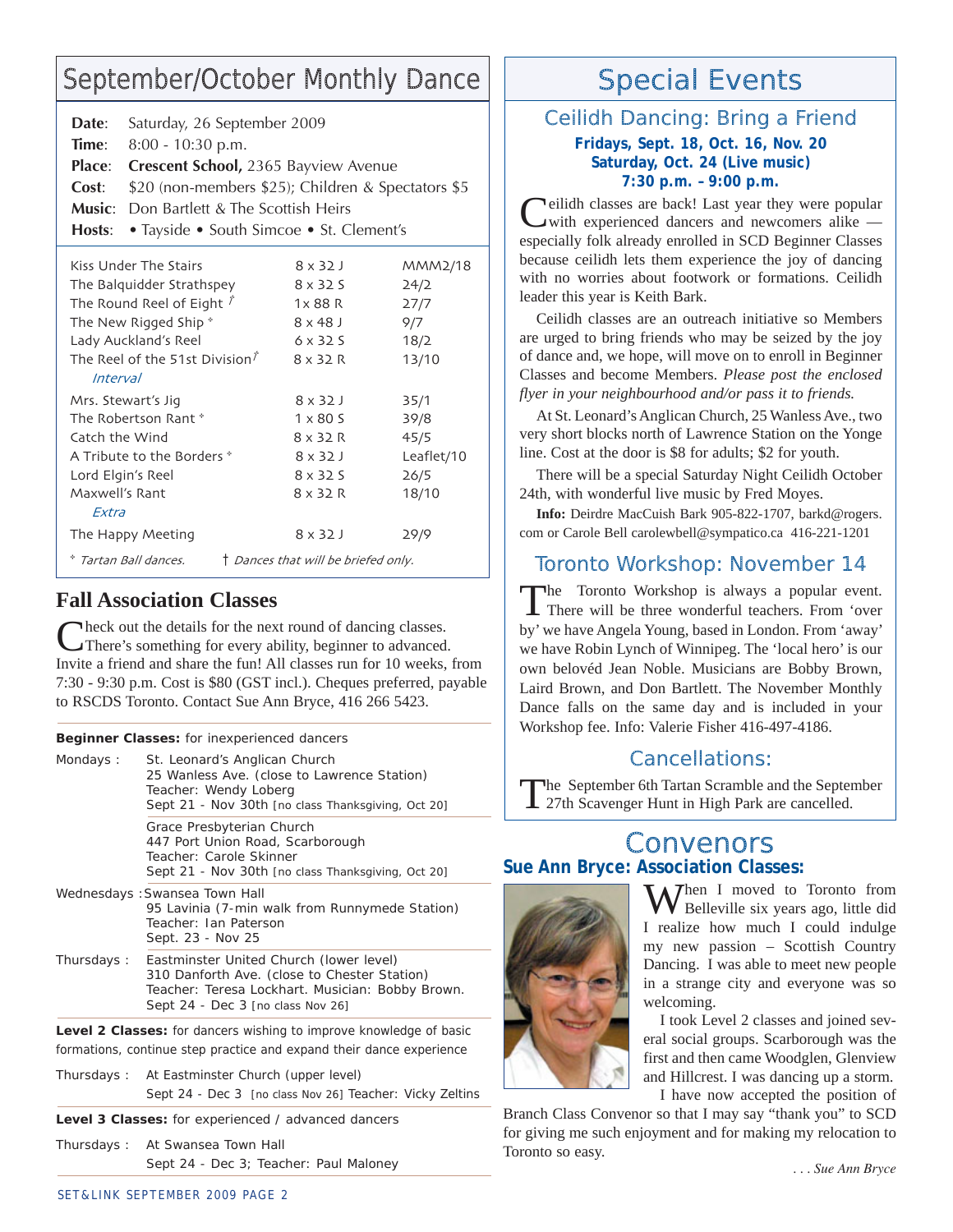

# Letters to the Editor

*Program Construction In the last half year, we noticed an increase in repetitive formations on dance and ball programmes. On sev-*

*eral occasions, we struggled through corner-partner three times in one evening plus numerous permutations of hands around.*  The first of these formations is extremely difficult to do well *and the second often harder on the body than a lot of pas de Basque, especially for the over-50 dance population that accounts for the majority of SC dancers in Ontario.*

*Encountering the same figures many times on a programme confuses people and lowers the overall appeal. Most experienced dancers decide whether or not to attend SCD functions based in part on the programme. We look for the usual jigreel-strathspey sequence that most teachers follow.* 

*Countless easy dances are available for basic dancers but still delightful for even the most advanced participant. It is easy to devise a programme of 10 to 16 dances everyone could enjoy while still maintaining a good percentage of RSCDS 18th and 19th century "core" dances. Most teachers aware of the situation work with a grid to avoid a set of dances full of circles and rights and lefts or, worse yet, three double triangles.*

*We suggest Toronto lead the way in this area by including acceptable programme construction in teacher candidate training and making advice on this subject available to all teachers. . . . Joan & John Reeves*

#### *Let's Go Green!*

*Let's start off the new dancing season by thinking about the environment and taking our own coffee mugs to our social groups. If every member of every social group in the greater Toronto area were to use his/her own mug, think of the number of styrofoam or plastic cups that would be eliminated from the garbage dumps.* 

*In addition to our attempt to save the planet, think of the money each group could save which could then be donated to Dancing in the Park or some other worthy RSCDS cause! It's a win-win situation – but just a suggestion!* 

*. . . Anne Anderson*

*Editor's note: We invite your written comments on anything that is published in* Set & Link.



Thank you...

Laura and Malcolm would like to thank all their dancing friends for their many kind wishes on our recent marriage. Especially those who contributed to our wedding gift! It was very kind of you all and most generous!!!



*Another marriage made in dancing :-)*

A special *Thank you!* is due to Carole Skinner for being a masterful MC and to the Hannah/Kennedys, Bentleys and Ropers for managing the food service. And Mandy Skinner at the bar!

Our non dancing friends and relations were unanimous in their enjoyment of the evening's dancing and they all commented on how helpful and welcoming the experienced dancers were. So to all of you, our thanks for making our wedding a day that we will remember fondly forever.

*. . . Laura & Malcolm McConachie*

### **Nominations for the Scroll of Honour**



**Congratulations to Isabelle Macpherson**, who teaches the Midtown SCD group at Trinity-St Paul's. Isabelle has been awarded the Society's Scroll of Honour.

The Scroll is awarded for outstanding services to SCD. If you know someone you think should be nominated, consult the Branch Secretary. Only nominations made from a Branch are considered. Address nominations to Pat Clark,

Secretary of the Toronto Association, to be received by December 1, 2009. For more information contact Pat Clark, 416-225-5222, pat.clark@kos.net





**Forbes Brown (1929-2009)**, the cofounder of the Calvin SCD group in 1957 at Calvin Presbyterian Church where he was an elder, died August 6, 2009. He took an active part as a dancer and administrator with Calvin until he and Margaret moved to Tillsonburg in 1998. His quiet competence was an asset to the Toronto

Branch executive where he was treasurer for two consecutive terms around 1972. In addition to dancing at Calvin, he and Margaret danced with the Toronto Branch Demonstration Team from 1963-1967. A memorial service will be held at St. Paul's United Church, Tillsonburg, on Saturday, September 12, at 11 a.m. Condolences to Margaret at: www.ostrandersfuneralhome.com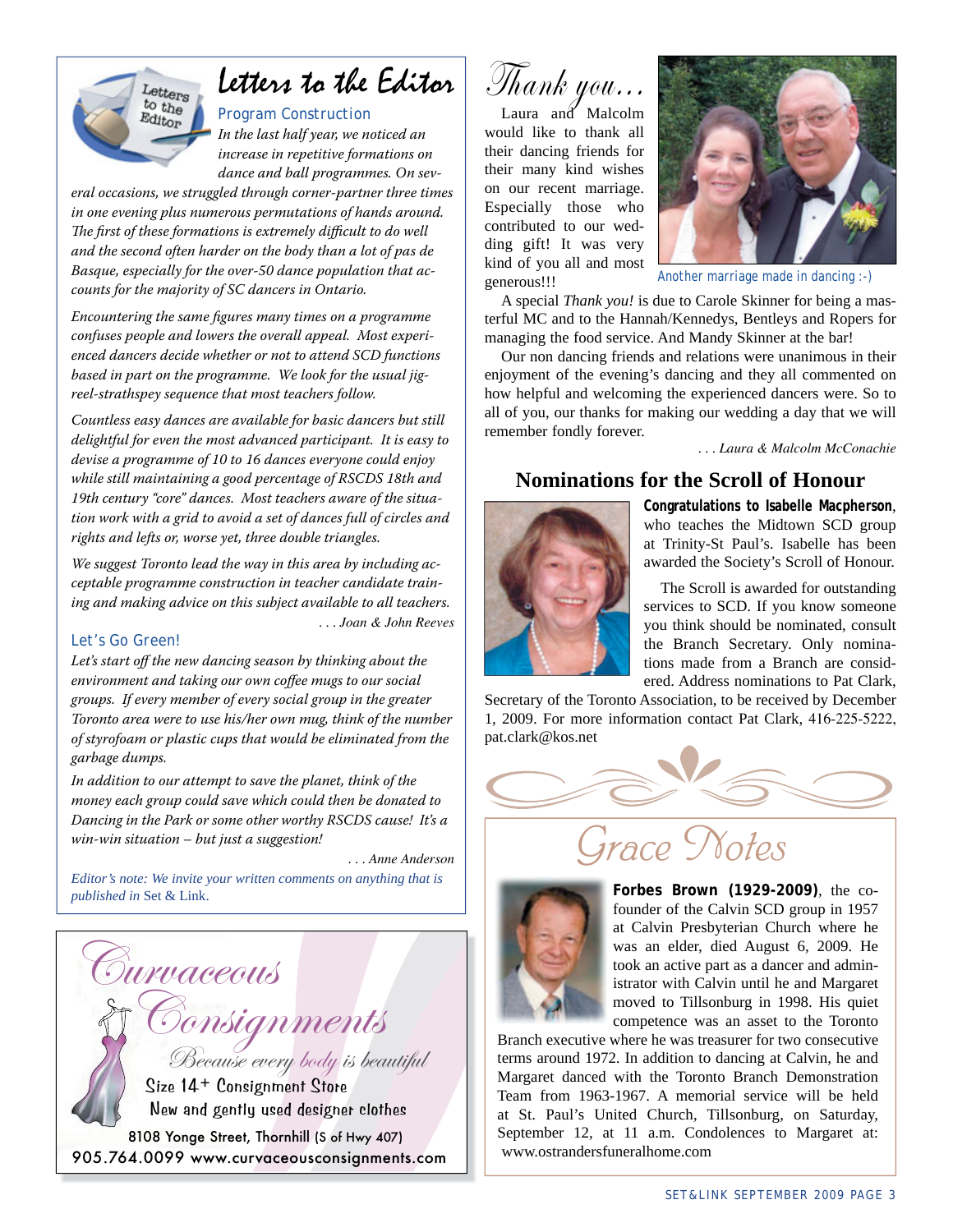## **What's In A Name? The New Rigged Ship**

The September Monthly Dance includes this 48 bar jig which may be a little more of a challenge for those of us who have reached "a certain age". Thank goodness it is not a reel! It comes from RSCDS Book 9 which goes back to 1934, when I was barely out of "nappies". That said, the whole idea of sailing ships always appealed to me as a young lad, hence this outline.

As a tune, *The New Rigged Ship* has been performed through time immemorial, probably going back to sometime in the 18th or 19th century when the glory of sail was in its heyday. References to new rigged ships have usually been related to the days when sailing ship owners frequently changed a ship's rigging for any number of reasons.

A full rigged ship, new or otherwise, referred to any sailing vessel with three masts, all of them square-rigged. I believe this is self-descriptive. Want to think



 *. . . Barry Pipes, mccallum.pipes@sympatico.ca*

about Spanish galleons or pirate ships? Then you will quickly understand what square-rigged means. The swashbuckling film actor Errol Flynn certainly would have known. Lesser sailing vessels had names like schooner, barque or brig, some of which had fore-and-aft rigging. Square? Fore-and-aft? Doesn't sound like anything to do with Scottish Country Dancing. Nor would it! Back then, Scotland wasn't really thought of as a maritime country. Despite its name, there is probably no Scottish version of that well-known clipper ship "Cutty Sark", with which we certainly can identify, as I wrote some months back. It was indeed a full rigged ship.

Back to the dance! Personally, as an aging dancer, my preference is for 32 bar sequences – except for square (rigged) dances. But try it, you might like it! Meanwhile, don't hesitate to get in touch if you feel the need. Many do!

## **Muddy York —** *Almost!*

On a "dreich", rainy Thursday evening in June about 40 intrepid walkers gathered at Campbell House (home of a prominent Scottish lawyer in early Toronto) for the "Walking Tour of Toronto's Scottish Heritage" organized by the Special Events Committee and led by Richard Fiennes-Clinton of Muddy York Tours. Norma Lumsden was waiting, with a check-list and tartan ribbon pins for all. Her colleague, Theresa Malek, handed out Saltire-emblazoned rain ponchos for those who needed them.

We had a fascinating account of the features and history of Campbell House and the customs of the times. Then we trekked up University to Queen's Park, where, gathered around their dripping statues, we learned about the contributions of prominent Scots, Sir John A. MacDonald, our first Prime Minister, who lived for a while on St George Street, and George Brown, editor of The Globe and champion of public education. At Queen Victoria's statue we reflected how her love of Balmoral lent cachet and respectability to Scottishness, which had been marginalized and scorned in the aftermath of "The 45".

Next stop was the U of T, where we paused at Trinity College – founded by that most prominent and remarkable Scot, the Rev'd. John Strachan, Dean of St. James Cathedral, and Bishop of Toronto. Tour guide, Richard, was delighted to learn that Scottish country dancing continues to thrive at Trinity, and at the eponymous Bishop Strachan School where St Clement's group dances.

By this time the mirk had descended and we were all quite "drookit". We repaired to the cosy confines of Harbord House, a wonderful pub owned by Joan Oakes, father of one of the wee dancers at Rosedale. As we tucked into their famous sticky toffee pudding, and possibly an ale or two and a late meal, Richard told us tales about the haunting of Bond House by the ghost of that troublesome Scot, William Lyon Mackenzie, Toronto's first mayor. *... Rob Lockhart*



### **Blue Jays Scottish Heritage Event**

ur moment of glory is over for another year! A sincere *Thank you!* to everyone who participated!



It was another successful outing for

Scottish Country Dancers, the 48th Highlanders of Canada, and Colleen Ritamaki's and Joyce Kite's Highland Dancers.

Special thanks to the 48th Highlanders for providing Moss Park Armoury for pre-show practices, to the parents of the Highland dancers for taking the time and trouble to attend the practices, and of course the dancers who travelled all the way from Sarnia to participate in the event.

Although our appearance was short, due to time restraints, from a spectator's point of view our efforts were spectacular. Carole was watching from the sidelines and she was thrilled to hear the audience cheer and clap when the dancers changed tempo to reel time during the first dance.

We'll be talking to Blue Jays management about next year, and to discuss ideas to promote the event and make it bigger and better. If you have any suggestions, please let us know. Of course, we invite you all to join us again next year.

A video of our pre-game performance will soon be posted on our website [www.rscdstoronto.org] for all to see.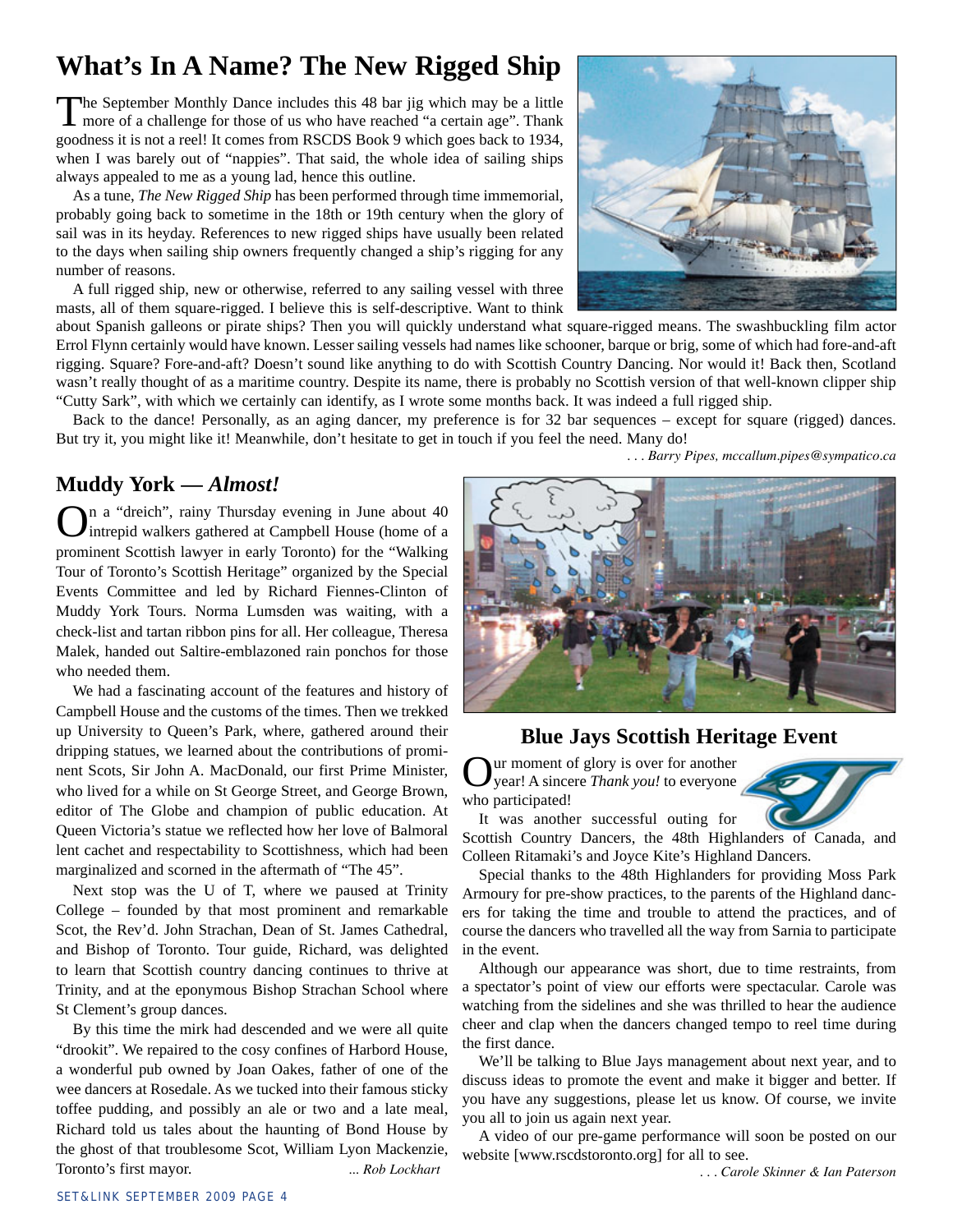

## The Kaleidoscope Conference

This conference was<br>initiated by the RSCDS Management Board (Headquarters),

as a new approach to a worldwide event for Scottish country dance enthusiasts. Held in Thoiry, France, from July 3-5, 2009, the conference consisted of presentations, discussions, and dancing related to Scottish country dance. Over 60 dancers, along with 17 musicians and speakers gathered from Australia, New Zealand, Japan, North America, UK, and Europe.

Highlights included:

- *What a Difference a Tune Makes How well do you know the music you are dancing to?*
- *SCD and 19th Century Social Dances in Europe*
- *Development of Dance Notations and SCD*
- *Genuine and Invented Traditions in SCD*
- *Grappling with the Aesthetics of SCD*
- *Ladies' Step Dance Sources and Styles*
- *The Value of Technique in Fostering Enjoyment of SCD*
- *A Novel Approach to Dealing with Mistakes*
- *Dealing with Difficult Classes*
- *Teaching SCD to Children (one teacher taught about 2,000 Italian young people SCD over the last two years)*
- *The Future of SCD and its new exam system*

At a formal dance in Dardagny, Switzerland, we were joined by 100 dancers, mainly from Northern Italy, for an evening of dancing to the music of Keith Smith, Angela Young and David Hall. We travelled through customs posts in Italy, France, and Switzerland, were not stopped, and at no point did we have to produce our passports.

Keith and I stayed an extra night at Thoiry and then flew from Geneva to Heathrow on the next leg of our vacation.

*. . . Deirdre MacCuish Bark*



This cosy urban-style gastro-pub offers the sophisticated ambiance of a big city restaurant, at neighbourhood pub prices. We speciallize in cask-conditioned ale. The upper room is available for special functions.



## **Come Prepared**

The RSCDS Toronto Scottish Country Dance Association encourages dancers to come prepared for each dance. Being taught by an RSCDS certificated teacher at a social group or class is the first step. A brief review of the dance, given at the microphone (and sometimes accompanied by a "walk through"), just before the opening chord, is a final aid to memory. But in between the learning and the last nudge at memory, what can a dancer do to prepare for the dances on an upcoming program?

#### **Dance Books**

A dancer could refer to dance books. And dancers are certainly pointed in this direction. A typical disclaimer says that what is provided in ball booklets and on monthly dance handouts is just a reminder and that the dancer is encouraged to refer to the original dance description. The only problem is that such a disclaimer is disingenuous.

#### **Are Dance Descriptions Enough?**

The RSCDS has published about 800 dances. A number of the dance descriptions need clarification. This is why SCD teachers consult the 28 pages of "Notes for dances" in *The [RSCDS] MANUAL of Scottish Country Dancing (Updated Edition,* 2005) and *TACNOTES on RSCDS DANCES* (Fifth Edition, 2008), a 48 page booklet published by The Teachers' Association of Canada.

And this is why the Society has embarked on a project of revising its books of dance descriptions "for clarification and to reflect current terminology". Thus far, it has published the revised versions of *Miss Milligan's Miscellany of Scottish Country Dances and Scottish Country Dances: Books 1-6.* The RSCDS website says: "...this is a long-term project and it may be a number of years before any particular book is re-issued."

So, the dancer is left with the necessity of cross-referencing the dance description with any notes in the Manual and/or TACNOTES.

#### **Help Is At Hand**

The Toronto Association is assisting dancers with this challenge. The Association executive asked me to prepare dance instructions for the 2009 Tartan Ball booklet and for the subsequent monthly dances.

I have posted these on the Association's website, formatted like the monthly dance handouts and ready to be downloaded or printed. Intentionally, these dance instructions are as detailed as necessary.

Using my scanner and an optical character recognition (OCR) program and other programs on my computer, I gather the original description of the dance, any notes from the Manual and/or TACNOTES and any diagrams which accompanied the description to produce a text file for each dance.

The original of each of these files, unchanged, is stored in a database for future reference. In a copy of each file, I amalgamate the information from the notes and the diagram(s) into the text of the dance description.

Using *Standard Terminology for use in the description of Scottish Country Dances* (RSCDS 2006) as a guide, I rewrite the description, making it briefer, while still including all the information.

I use the imperative mood (a series of commands, such as, "1st man dance down the middle") rather than the indicative mood used in descriptions ("1st man dances down the middle") to phrase a set of instructions for the dance. These instructions are reviewed by the Teachers Panel.

Dancers can be assured that all the available information has been incorporated into the dance instructions which are posted on the Association's Web site to help you prepare for the dance programs.

Happy dancing.